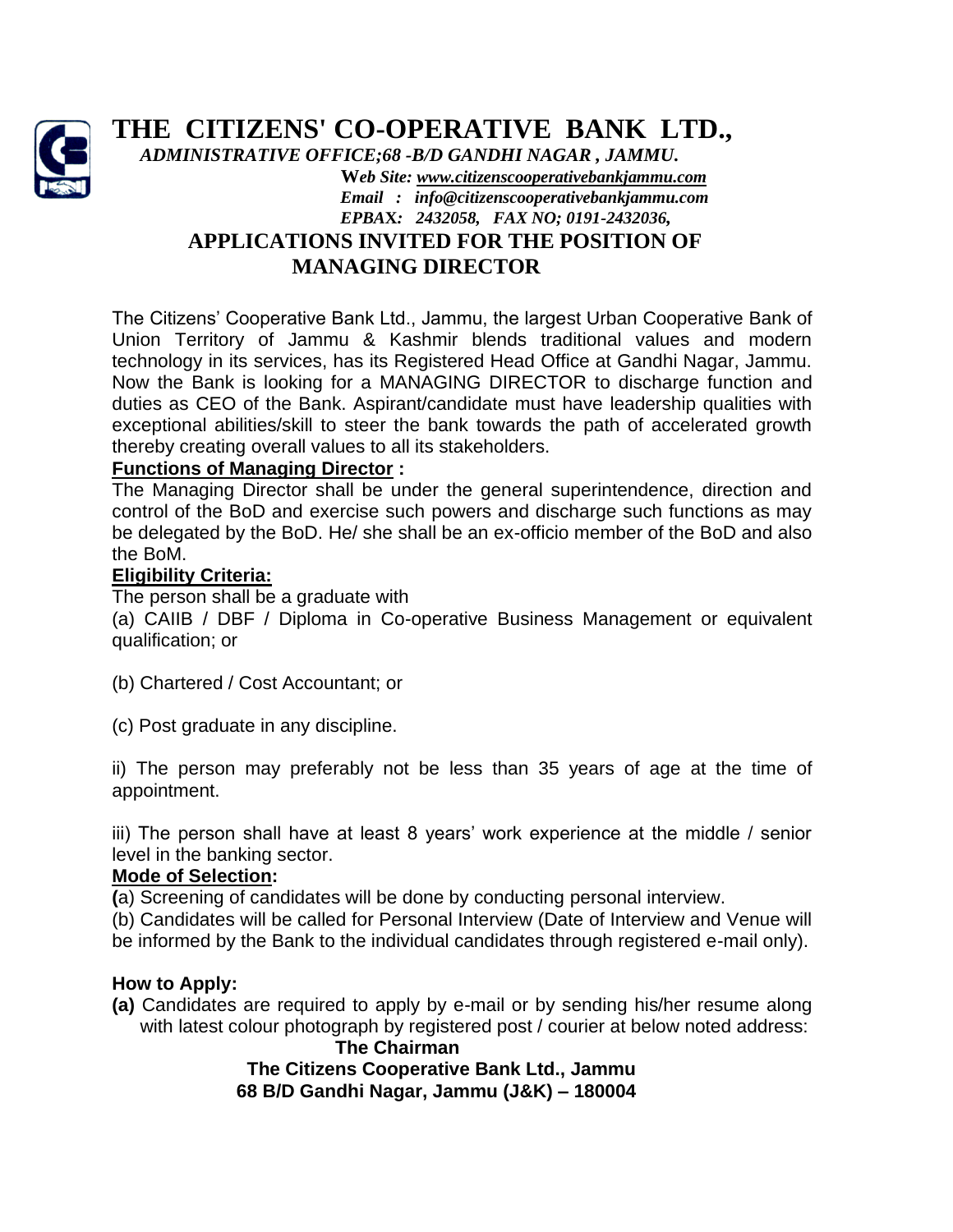- **(b)** Candidate should ensure that their personal email ID (as specified in the application form) and mobile number is kept active. Bank may send call letters for interview to the **registered e-mail ID** only.
- **© Candidate has to submit his/her detailed resume along with two references(Name,Parentage and detail of present profile) and Declarationcum-Undertaking (as per attached format)**

#### **Emoluments:-**

The selected candidate will be appointed on probation for a period of three months and will be given Rs.75000/- as consolidated stipend along with other perks like conveyance etc. as per rules of the Bank. After successful completion of probation period he/she will be reguarised in the Pay scale of Rs.28660-680/4-31380 along with other perks like conveyance etc. as per rules of the Bank.

# **General Instructions :**

- (a) Before applying for the post, the candidate should ensure that he/she fulfills the eligibility and other norms mentioned in this advertisement. Decision of the Bank in all matters regarding eligibility of the candidate, the stages at which scrutiny of such eligibility is to be undertaken, the documents to be produced for the purpose of the conduct of Personal Interview, selection and any other matter relating to recruitment will be final and binding on the candidate. **No correspondence or personal enquiries shall be entertained by the bank in this behalf**.
- (b) Mere invitation by the Bank for the Personal Interview shall not imply that the Bank has been satisfied beyond doubt about the candidate's eligibility. Candidates who do not satisfy the eligibility criteria and who do not produce originals of all the documents along with photocopies required to be submitted and as advised in this notification as well as in the Interview call letter, for any reason, whatsoever, shall not be permitted to participate in the Personal Interview.
- (c) Mere eligibility will not vest any right on the candidate for being called for Interview. Bank's decision in the matter of selection will be final. In case it is detected at any stage of recruitment that a candidate does not fulfill the eligibility norms and/or that he/she has furnished any incorrect/false information/certificate/documents or has suppressed any material fact(s), his/her candidature will stand cancelled. If any of these shortcomings is/are detected even after appointment, his/her services are liable to be terminated.
- (d) Eligible candidates will be called for Personal Interview and they should appear for interview at their own expenses/cost at places / dates notified by the Bank.
- (e) Decision of the Bank in all matters relating to recruitment will be final and binding on the candidate. No correspondence or personal enquiries shall be entertained by the Bank in this behalf.